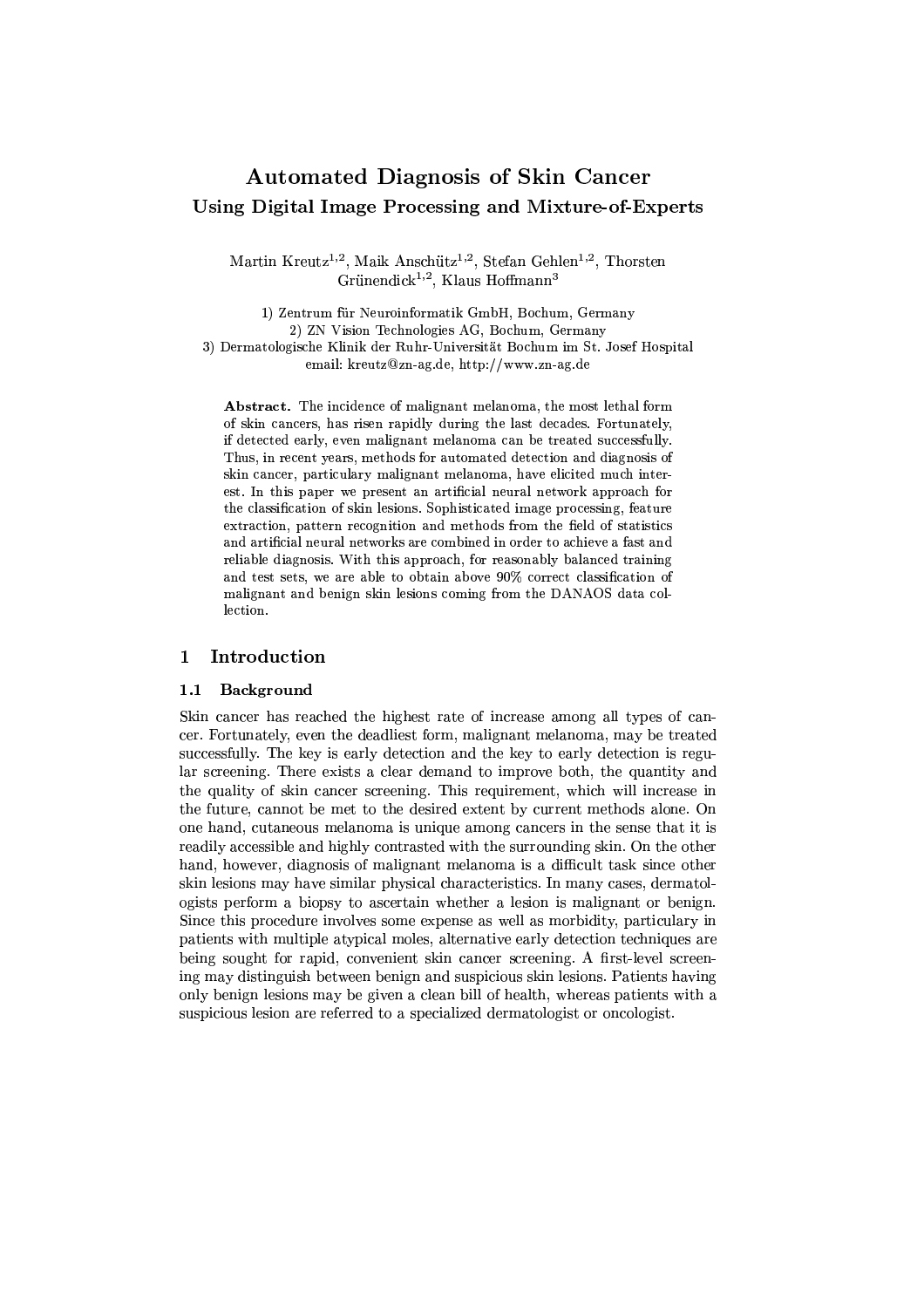#### Objective  $1.2$

In this paper we present a framework for a classification system that can, first, continuously be trained with new data and, therefore, is able to learn life-long, and, second, allows a statistical interpretation as well as a validation of its performance. Providing a sufficient amount of training data the system's classification promises to deliver a robust diagnosis that reaches or even exceeds the reliability of an experienced dermatologist.

### $\overline{2}$ Methods

The clinical diagnosis is often based on the mnemonic ABCD rule (asymmetry, border, color, diameter) [1]. Several approaches aim at standardization and reproducability of the diagnosis by transferring the criteria of the ABCD rule into automatically computed quantities [2, 3, 4]. Since melanoma and certain forms of benign skin tumors differ slightly in their physical characteristics a combination of features is required for reliable diagnostic decisions. When examining skin lesions, dermatologists base their decisions on experience, as well as on complex inferences and extensive knowledge. Such experience cannot be condensed into a small set of rules or symbolic knowledge bases [5]. In contrast to this neural networks are capable of experience-based learning which makes them well suited for this task. In order to train a network well, however, examples from a broad population with different skin types is required. Such a data collection was created during the DANAOS study [6] and is used throughout all experiments.

#### $2.1$ **Feature extraction**

After an image of a skin lesion has been taken (and may be cleaned up by some filtering), its outer border has to be determined. This process is referred to as boundary detection or segmentation. Several methods are discussed in the literature  $[7, 8, 9, 10]$ . We employ a hybrid method that combines a statistical clustering of the color space and a hierarchical region-growing algorithm. Once the lesion has been successfully segmented, the feature extraction process can be concentrated directly on the lesion and a margin area around it. The *asymmetry percentage* of a tumor is estimated by first finding the principal axes of inertia of the tumor shape in the image [2] and, second, by computing the nonoverlapping areas after an imaginary "folding" operation along these axes divided by the total area of the tumor. The *border irregularity* is expressed by the irregularity index [5] as well as by fractal features of the boundary [11]. One of the most predictive features in identification of malignant melanoma is variegated color [5]. Dermatologists define variegated coloring as the swirling together of tan, brown, red and black. The variegation in color is expressed by the variance in red, green and blue color components. Texture also represents an important feature and has been considered in literature [12]. Since the position and orientation of a skin lesion as well as the magnification varies the used features have to be invariant against these variations. Some proposed features are either invariant against translation [13], or rotation [14]. We employ features based on specialized Gabor wavelets which are scale, translation and rotation invariant.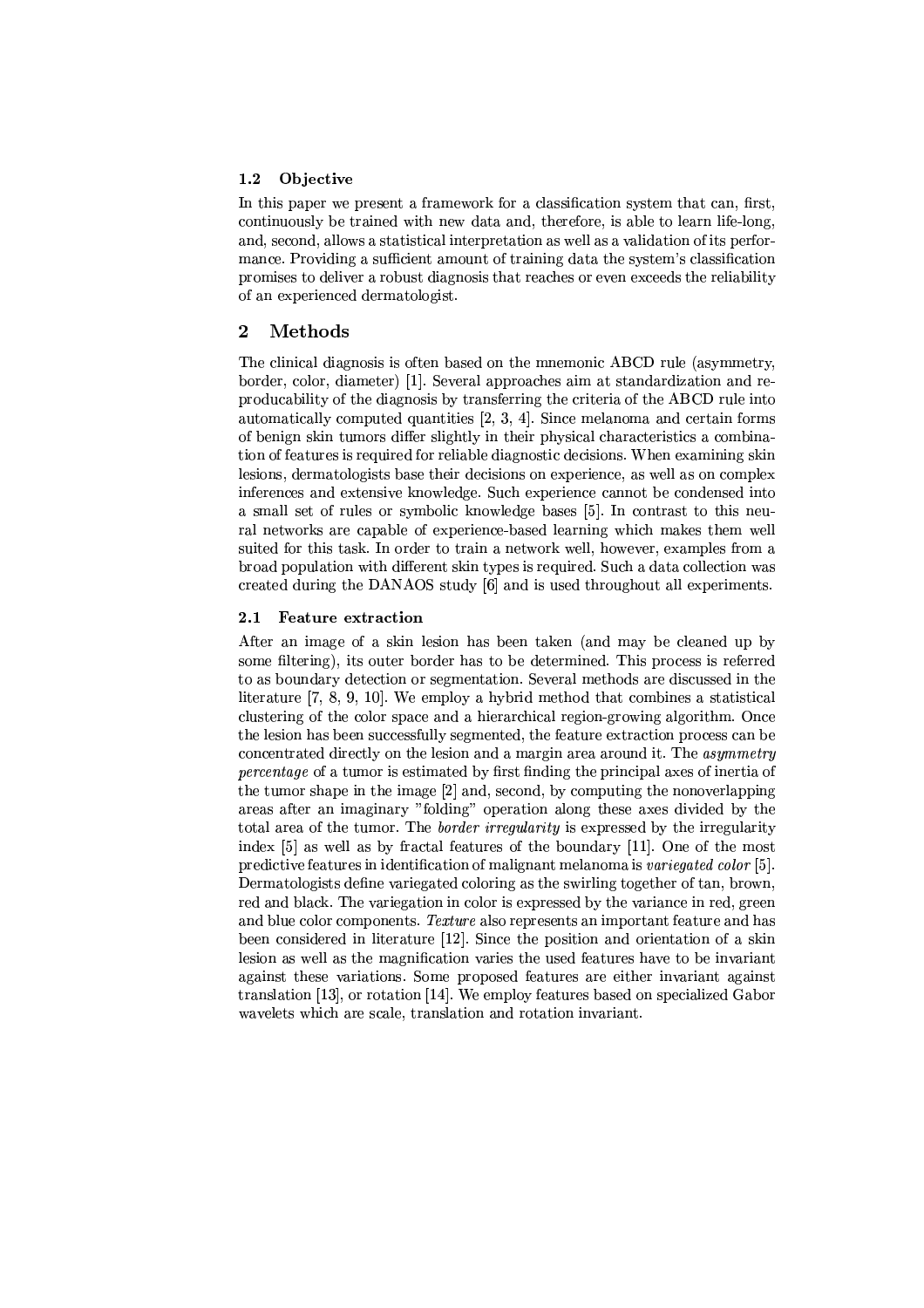#### Mixture-of-Experts architectures  $2.2$

In recent years, artificial neural networks have elicited much interest in the field of cancer diagnosis [5, 3, 15, 16]. Altough fully-connected networks are capable in principle of representing complex nonlinear functions, the time required to train a complex network does not always scale well with problem size and the solution obtained does not always reveal the structure in the problem. Moreover, it is difficult to express prior knowledge in the language of fully-connected networks. Achieving better scaling behavior, better interpretability of solutions and better ways of incoporating prior knowledge may require a more modular approach in which the learning problem is decomposed into sub-problems. A general strategy follows the principle of divide-and-conquer where the problem is treated as one of combining multiple models, each of which is defined over a local region of the input space. An application of the divide-and-conquer principle is the *mixture of experts* architecture  $[17]$  which involves a set of function approximators *(expert networks)* that are combined by a classifier *(gating network*). These networks are trained simultaneously so as to split the input space into regions where particular experts can specialize, see Fig. 1. The problem of training mixtures of experts can be treated as a maximum likelihood estimation problem. A general technique for this task is the EM that often yields simple and elegant algorithms [18]. For mixtures of experts the EM decouples the estimation process in a manner that fits well with the modular structure of this architecture. It has been empirically shown that the EM for mixture of experts architectures yields significantly faster convergence than gradient ascent [19]. In order to increase the specialization of the experts, optimization criteria have to be employed that introduce competition between the experts. Several criteria have been discussed [17]. We use a criterion that weights the adaptation rate of each experts with its relative performance.



Fig. 1. The mixture of experts architecture. The total output is the weighted sum of the expert network outputs, where the weights are the gating network outputs.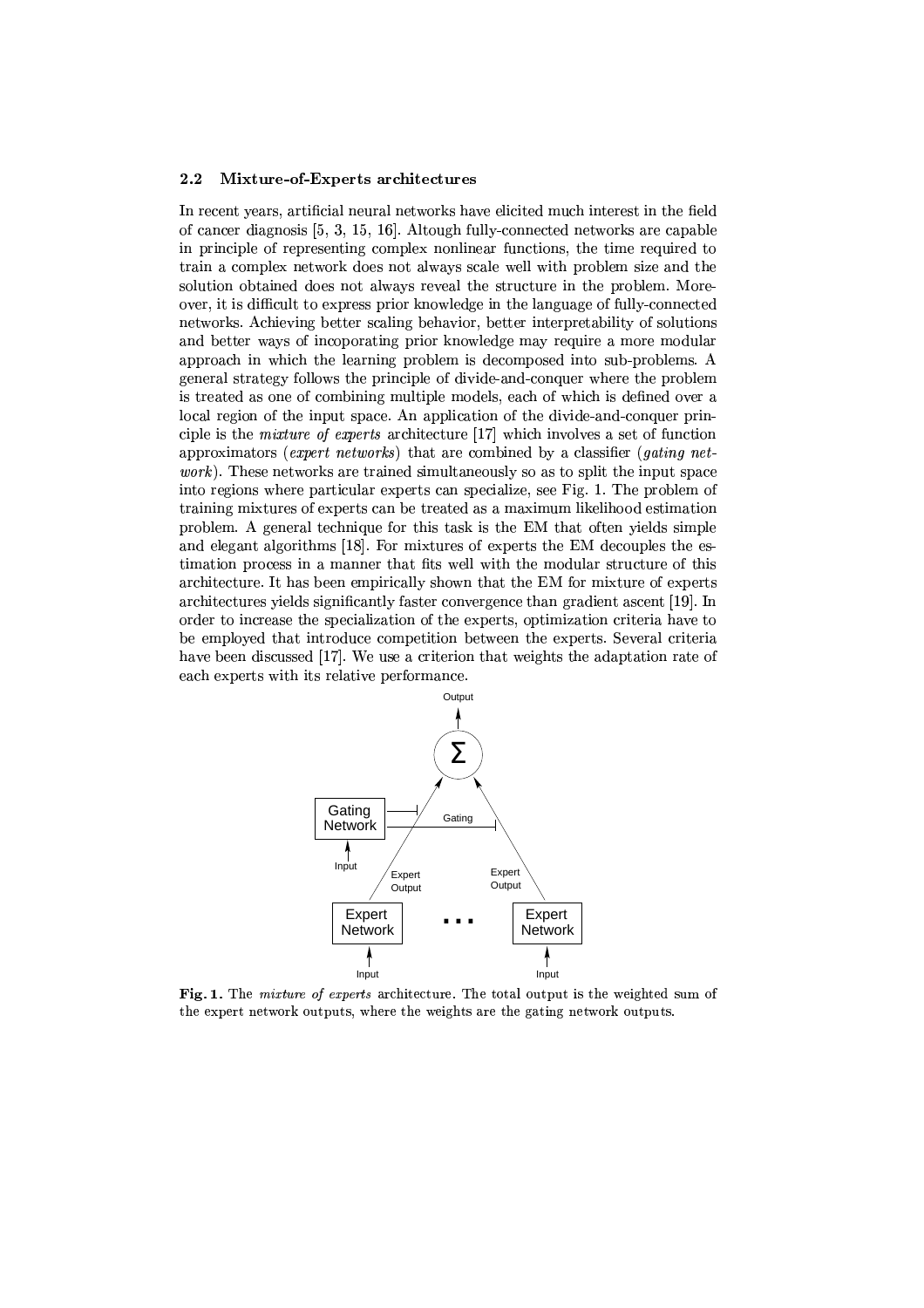# Results 3

For the classification of malignant melanoma two different percentages are of interest: sensitivity, the rate of malignant melanoma recognized as malignant, and specifity, the rate of benign lesions recognized as benign. For a first level screening a high sensitivity is needed in order to not miss any malignant lesion. For a significant reduction of unnecessary extrusions, in addition to that, a high specifity is required. In our study we aimed at the first task. Two statistically independent, disjoint sets are used for the training and test sets to allow unbiased results to be obtained on the test set. The networks were trained with a balanced mixture of inputs from each diagnostic class. The data set comprises 423 different cases of skin lesions. Classification results are shown in Tab. 1.

Table 1. Percentages of right classification of *mixture of experts* (MOE) compared with fully-connected multi-layer perceptrons (MLP). The rows show the responses of the networks and the columns the true class.

| MOE       | malignant benign |      | MLP       | malignant benign |      |
|-----------|------------------|------|-----------|------------------|------|
| malignant | 99.2             |      | malignant | 98.7             |      |
| benign    |                  | 79.4 | benign    |                  | 76.5 |

The results show that for the task of a binary decision "benign or suspicious" a mixture of experts does not outperform a fully-connected multi-layer perceptron. A statistical interpretation, however, is still possible. For more than two output classes no significant improvement could be observed. However, the tendency to overfit was a little bit lower in this case. Overall, the mixture of experts tend less to overfitting than the multi-layer perceptrons since they are inherently able to estimate a local variance for each experts and, therefore, to adjust the mixture perfectly to the variance of the input space.

# $\overline{\mathbf{4}}$ **Discussion**

Fast and effective methods to separate malignant melanoma from benign tumors are becoming more and more important due to the fact that the incidence of malignant melanoma has risen dramatically in recent years. In this study, we employed a specialized artificial neural network for the classification and diagnosis of melanoma from digitized images of skin lesions. The *mixture of experts* architecture gives two advantages over traditional nonlinear function approximators such as multi-layer perceptrons: a statistical understanding of the operation of the classifier and provision of information about the performance in the form of likelihood information and local error bars. Incorporating ideas from the fields of statistics and artificial neural networks represents a significant step towards *interpretable* learning systems. Overall, experimental evidence is given for the strength of the chosen approach and the classification results obtained on realworld data were found to be very promising.